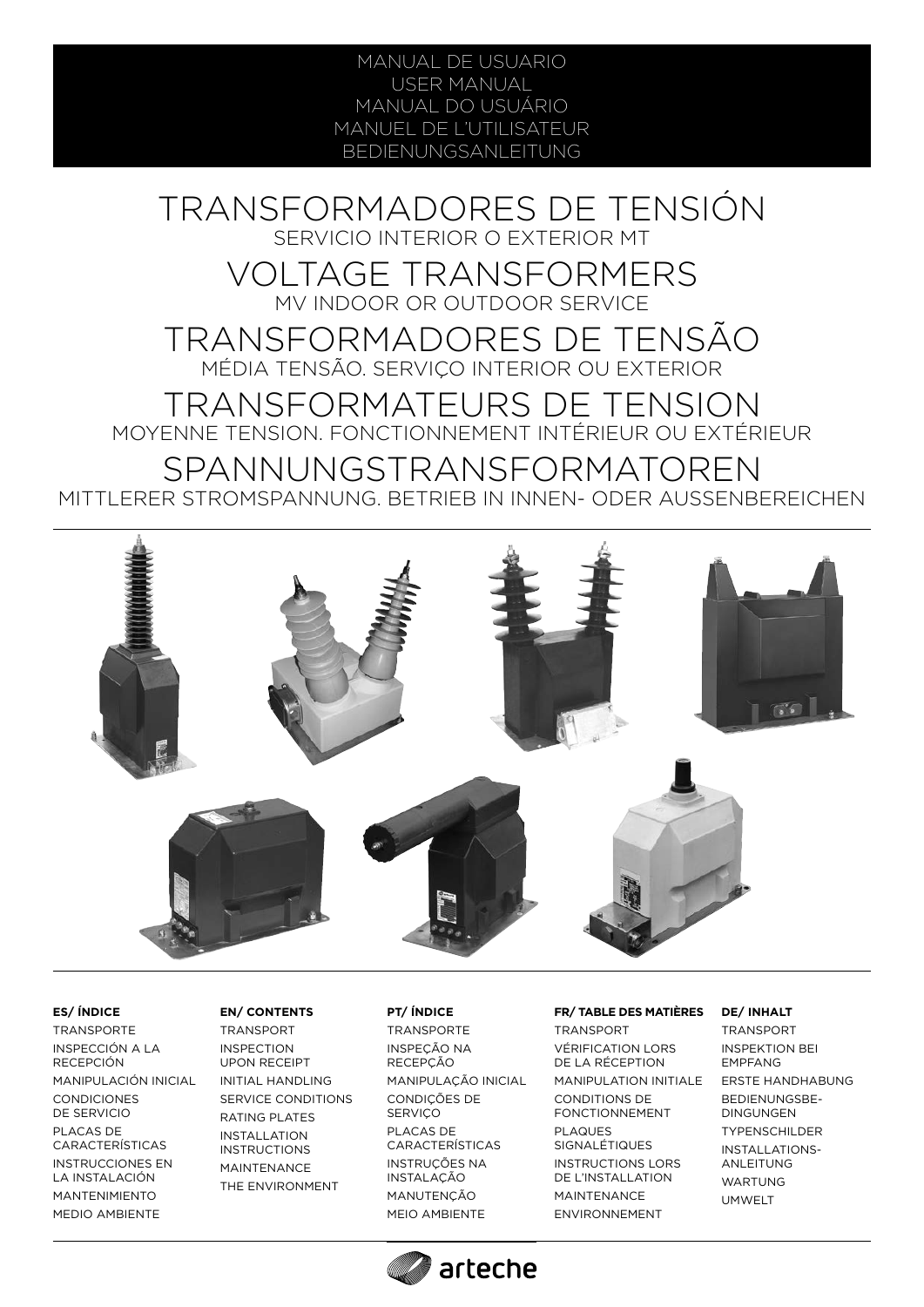

| <b>ES/</b> Estas instrucciones de transporte e instalación son válidas                                                                         | independientemente de los modelos empleados para ilustrar los     |
|------------------------------------------------------------------------------------------------------------------------------------------------|-------------------------------------------------------------------|
| para todos los transformadores de medida de media tensión,                                                                                     | conceptos de este documento.                                      |
| <b>EN/</b> These transport and installation instructions are valid for all<br>types of medium-voltage instrument transformers, irrespective of | the models used to illustrate the concepts in this document.      |
| <b>PT/</b> Estas instruções de transporte e instalação são válidas                                                                             | independentemente dos modelos empregues para ilustrar os          |
| para todos os transformadores de medida de média tensão.                                                                                       | conceitos deste documento.                                        |
| <b>FR/</b> Ces instructions de transport et d'installation sont valables                                                                       | que soient les modèles utilisés pour illustrer les concepts de ce |
| pour tous les transformateurs de mesure de moyenne tension, quels                                                                              | document.                                                         |
| <b>DE/</b> Diese Transport- und Installationsanleitung<br>ailt für alle                                                                        | die zur Veranschaulichung der Konzepte in diesem Dokument         |

verwendet werden.

apoyados sobre la base.

**DE/** Diese Transport- und Installationsanleitung gilt für alle Transformatoren mittlerer Stromspannung, ungeachtet der Modelle,

> **1.** TRANSPORTE / TRANSPORT / TRANSPORTE / TRANSPORT / TRANSPORT los aparatos se suministrarán con eslingas o cáncamos/orejeras en

> > la base según corresponda para una correcta manipulación. › El embalaje ARTECHE garantiza un correcto transporte hasta su destino. Los transformadores pueden almacenarse dentro de su embalaje. Si han sido desembalados, almacenarlos siempre

#### **ES/**

- › Tener en cuenta los símbolos internacionales de transporte marcados en el embalaje a la hora de manipular y almacenar las cajas (Figura 1).
- › Manipulación: Los aparatos se pueden manipular enroscando un cáncamo en el terminal primario, siempre y cuando estos no tengan borna primaria con aislador o tubo porta fusible. En estos casos,

#### **EN/**

- › Take into account the international transport symbols marked on the packaging when handling and storing the boxes (Figure 1).
- › Handling: The transformers can be handled by screwing an eyebolt onto the primary terminal, provided these do not have a primary terminal with an insulator or fuse tube. In these cases, the transformers will be supplied with slings or eyebolts/lugs in the

#### **PT/**

- › Ter em conta os símbolos internacionais de transporte marcados na embalagem no momento de manipular e armazenar as caixas (Figura 1).
- › Manipulação: Os aparelhos podem ser manipulados enroscando uma alça no terminal primário, sempre que não disponham de borne primário com isolador ou tubo porta-fusíveis. Nestes casos, os

#### **FR/**

- › Respecter les symboles internationaux de transport figurant sur l'emballage au moment de manipuler et de stocker les caisses (Illustration 1).
- › Manipulation : Il est possible de manipuler les appareils en vissant un œillet sur la borne primaire, à condition que cette dernière ne soit pas dotée d'un isolant ou d'un porte-fusible. Dans ces cas-là, les

#### **DE/**

- › Beachten Sie die internationalen Transportsymbole auf der Verpackung bei Handhabung und Lagerung der Kisten (Bild 1).
- › Handhabung: Die Geräte können gehandhabt werden, indem eine Öse in den Primäranschluss eingeschraubt wird, solange diese keine Primärklemme mit Isolator oder ein Rohr mit Sicherungshalter haben. In diesen Fällen werden die Geräte mit Schlingen oder
- › No actuar sobre los transformadores con herramientas pesadas como martillos, barras de acero, etc. base, as needed for proper handling.
- › ARTECHE's packaging guarantees correct transport to the destination. The transformers can be stored in their packaging. If they must be taken out of the packaging, always store them supported by their base.
- › Do not use heavy tools such as hammers, steel bars, etc. on the transformers.

aparelhos são fornecidos com correias de elevação ou alças/olhais na base, conforme necessário para uma manipulação correta.

- › A embalagem da ARTECHE garante um transporte adequado até seu destino. Os transformadores podem ser armazenados dentro de sua embalagem. Se tiverem sido desembalados, devem ser sempre armazenados apoiados sobre a base.
- › Não atuar sobre os transformadores com ferramentas pesadas, como martelos, barras de aço, etc.

appareils sont fournis avec des élingues ou des œillets/boulons à anneau sur leur socle, afin de permettre une manipulation correcte.

- › L'emballage ARTECHE assure un transport correct jusqu'à destination. Les transformateurs peuvent être stockés dans leur emballage. S'ils ont été déballés, il faut toujours les stocker reposant sur le socle.
- › Ne pas intervenir sur les transformateurs avec des outils lourds comme des marteaux, des barres d'acier, etc.

Ösen/Klappen am Sockel geliefert, je nachdem, was die korrekte Handhabung erforderlich macht.

- › Die Verpackung von ARTECHE garantiert den korrekten Transport bis zum Zielort. Die Transformatoren können in ihrer Verpackung gelagert werden. Wenn sie ausgepackt werden, müssen sie immer auf ihren Sockel gestützt gelagert werden.
- › Die Transformatoren nicht mit schweren Werkzeugen, wie Hämmern, Metallstangen, etc. bearbeiten.

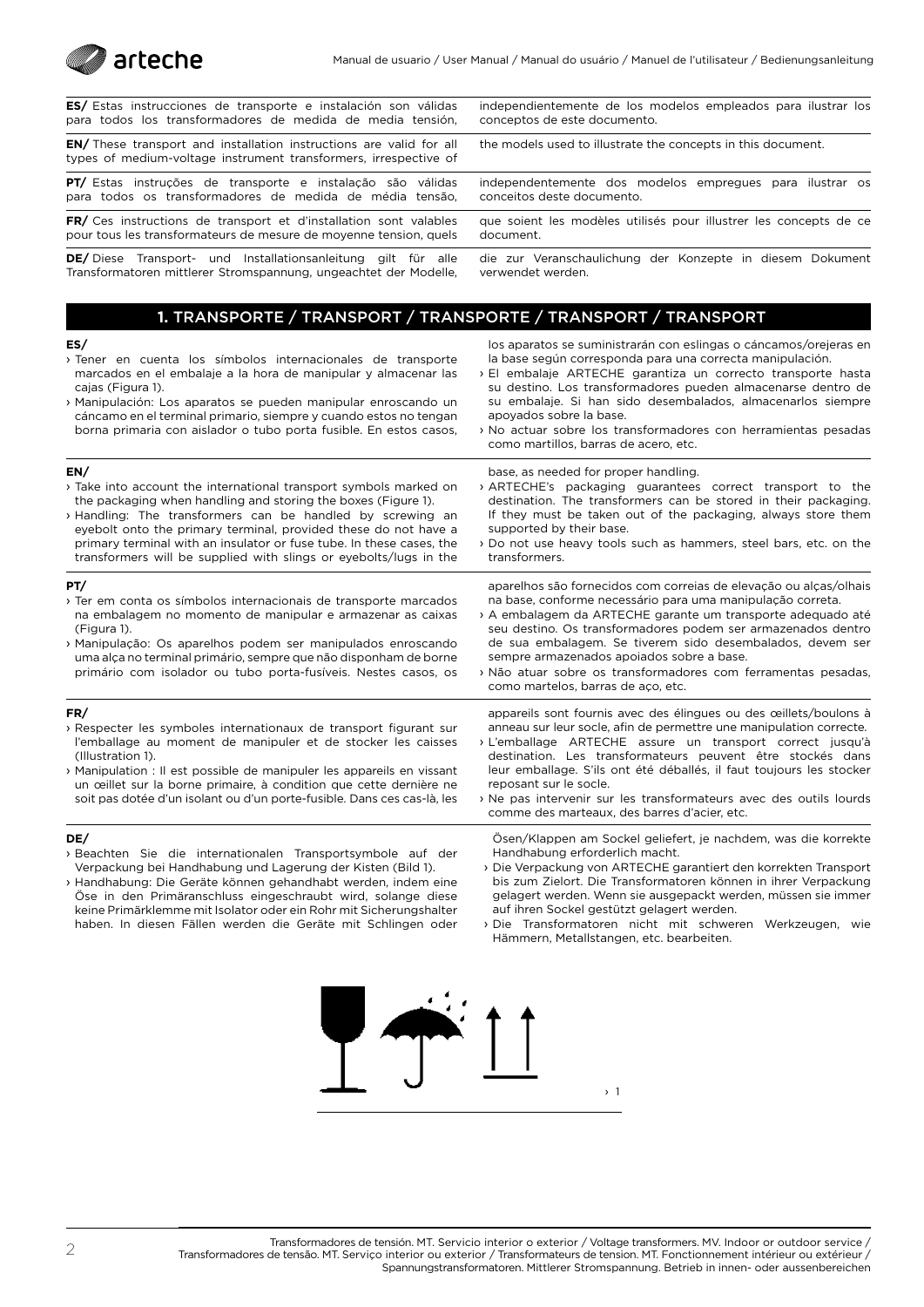

## **2.** INSPECCIÓN A LA RECEPCIÓN / INSPECTION UPON ARRIVAL / INSPEÇÃO NA RECEPÇÃO / INSPECTION A LA RÉCEPTION / INSPEKTION BEI ENTGEGENNAHME

**ES/** Tras la recepción, debe comprobarse si los embalajes muestran señales de golpes, manipulaciones defectuosas, etc. Cualquier anomalía debe indicarse en la hoja de registro del transportista y comunicarse a ARTECHE o al suministrador de equipos.

**EN/** Upon receipt, all packaging must be checked for signs of damage, rough transport or handling, etc. Any anomalies must be indicated on the haulage contractor's documents and communicated to ARTECHE or the equipment supplier.

**PT/** Durante a recepção, verificar se as embalagens mostram algum sinal de golpe, manuseio incorreto, etc. Qualquer anomalia detectada deve constar na folha de registro da transportadora e comunicar imediatamente à ARTECHE ou ao fornecedor dos equipamentos.

**FR/** Au moment de la réception, il faut vérifier si les emballages présentent des signes de coups, de manipulations défectueuses, etc. Toute anomalie doit être indiquée sur la feuille d'enregistrement du transporteur et communiquée à ARTECHE ou au fournisseur des équipements.

**DE/** Nach dem Empfang muss überprüft werden, ob die Verpackung Anzeichen von Schlägen, schadhafter Manipulation, etc. aufweist. Jede Anomalie muss auf dem Registerblatt des Spediteurs vermerkt werden und ARTECHE oder dem Gerätelieferanten mitgeteilt werden.

Adjuntar fotografías de los transformadores dañados. En el caso de no recibirse esta información en la entrega, ARTECHE considera que la entrega se realizó sin reservas.

Attach photographs of the damaged transformers. In the event that these information is not received during the delivery, ARTECHE shall consider the delivery to have been made without qualification.

Acompanhar com fotografias dos transformadores danificados. Caso não seja recepcionada qualquer informação na entrega, a ARTECHE considera que a entrega foi feita sem reservas.

Joindre des photos des transformateurs endommagés. Si ces informations ne sont pas reçues à la livraison, ARTECHE considère que la livraison s'est réalisée sans problèmes.

Legen Sie Fotografien der beschädigten Transformatoren bei. Falls ARTECHE diese Information nicht bei der Lieferung erhält gilt die Lieferung als fehlerfrei erfolgt.

## **3.** MANIPULACIÓN / HANDLING / MANIPULAÇÃO / MANIPULATION / HANDHABUNG



› 2: ES/ Situaciones correctas e incorrectas de manipulación de los TT. EN/ Situations of correct and incorrect handling of the VTs. PT/ Situações corretas e incorretas de manipulação dos TT. FR/ Situations correctes et incorrectes de manipulation des TT. DE/ Richtige und falsche Situationen bei der Handhabung der TTs.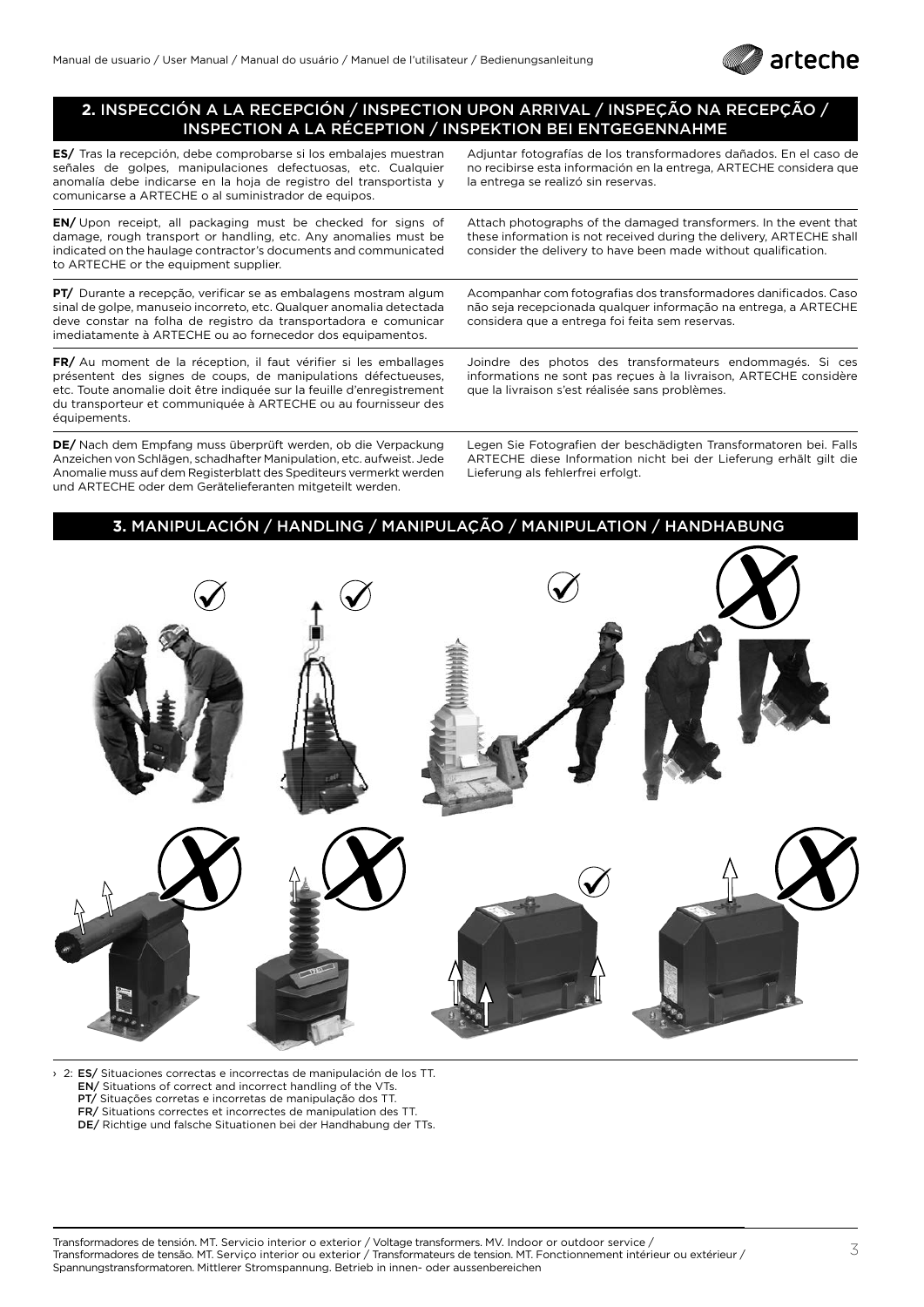

## **4.** CONDICIONES DE SERVICIO / SERVICE CONDITIONS / CONDIÇÕES DE SERVIÇO / CONDITIONS DE FONCTIONNEMENT / BEDIENUNGSBEDINGUNGEN

| ES/ 4.1. TRANSFORMADORES PARA SERVICIO INTERIOR<br>Los transformadores deben montarse en interior en un ambiente<br>seco y no contaminado por polvo, o en general ambiente corrosivo.<br>Pueden ser aceptadas unas condiciones ambientales especiales que<br>hayan sido previamente acordadas con ARTECHE.<br>Los transformadores están diseñados para temperatura ambiente<br>entre -5°C y +40°C. La altitud para su uso debe ser inferior de<br>1.000 m sobre el nivel del mar, a no ser que se haya acordado con<br>ARTECHE unas condiciones especiales.<br>Otras condiciones ambientales (y altitudes de servicio mayores a<br>1.000 m) deben acordarse con el fabricante. | 4.2. TRANSFORMADORES PARA SERVICIO EXTERIOR<br>Los transformadores pueden montarse en exterior bajo condiciones donde<br>el ambiente puede estar contaminado por polvo, u otros materiales.<br>Los transformadores están diseñados para norma ambiental<br>temperatura entre -40°C y +40°C. El valor promedio del la<br>temperatura ambiente, medido en un período de 24 horas, no debe<br>exceder de 35°C. En condiciones de servicio normales, la altitud no<br>debe ser superior a 1.000 m sobre el nivel del mar.<br>Otras condiciones ambientales (y altitudes de servicio mayores a<br>1.000 m) deben acordarse con el fabricante.                                     |
|--------------------------------------------------------------------------------------------------------------------------------------------------------------------------------------------------------------------------------------------------------------------------------------------------------------------------------------------------------------------------------------------------------------------------------------------------------------------------------------------------------------------------------------------------------------------------------------------------------------------------------------------------------------------------------|------------------------------------------------------------------------------------------------------------------------------------------------------------------------------------------------------------------------------------------------------------------------------------------------------------------------------------------------------------------------------------------------------------------------------------------------------------------------------------------------------------------------------------------------------------------------------------------------------------------------------------------------------------------------------|
| <b>EN/ 4.1. TRANSFORMERS FOR INDOOR SERVICE</b><br>The transformers must be set up indoors in a dry environment that is<br>not significantly dusty or generally corrosive.<br>The transformers are designed for an ambient temperature of<br>between -5°C and +40°C. The altitude for their use must be less than<br>1.000 m above sea level.<br>Consult the manufacturer for other environmental conditions (and<br>service altitudes higher than 1,000 m).                                                                                                                                                                                                                   | <b>4.2. TRANSFORMERS FOR OUTDOOR SERVICE</b><br>The transformers can be set up outdoors under conditions where the<br>environment can be contaminated by dust or other materials.<br>The transformers are designed for normal ambient temperatures<br>between -40°C and +40°C. The average ambient temperature,<br>measured in a 24-hour period, must not exceed 35°C. Under normal<br>service conditions, the altitude must not exceed 1,000 m above sea<br>level.<br>Consult the manufacturer for other environmental conditions (and                                                                                                                                      |
| PT/ 4.1. TRANSFORMADORES PARA SERVICO INTERIOR<br>Os transformadores devem ser montados em interior em um<br>ambiente seco e não significativamente contaminado por pó ou, de<br>modo geral, em um ambiente corrosivo.<br>Os transformadores foram desenhados para uma temperatura<br>ambiente entre -5°C e +40°C. A altitude para seu uso deve ser<br>inferior a 1.000 m acima do nível do mar.<br>Outras condições (e altitudes de serviço superiores a 1.000 m)<br>ambientais devem ser negociadas com o fabricante.                                                                                                                                                        | 4.2. TRANSFORMADORES PARA SERVIÇO EXTERIOR<br>Os transformadores podem ser montados no exterior sob condições<br>onde o ambiente possa estar contaminado por pó ou outros materiais.<br>Os transformadores foram desenhados para uma temperatura<br>ambiente entre -40°C e +40°C. O valor médio da temperatura<br>ambiente, medido em um período de 24 horas, não deve exceder<br>os 35°C. Em condições de serviço normais, a altitude não deve ser<br>superior a 1.000 m acima do nível do mar.<br>Outras condições ambientais (e altitudes de serviço superiores a<br>1.000 m) devem ser negociadas com o fabricante.                                                      |
| FR/ 4.1. TRANSFORMATEURS À FONCTIONNEMENT INTÉRIEUR<br>Les transformateurs doivent être montés en intérieur, dans un<br>environnement sec et relativement exempt de poussière ou de corrosion.<br>Les transformateurs sont conçus pour une température ambiante<br>comprise entre -5°C et +40°C. L'altitude d'utilisation doit être inférieure<br>à 1000 m au-dessus du niveau de la mer.<br>Pour d'autres conditions ambiantes (et des altitudes de fonctionnement<br>supérieures à 1 000 m), consulter le fabricant.                                                                                                                                                         | 4.2. TRANSFORMATEURS À FONCTIONNEMENT EXTÉRIEUR<br>Les transformateurs peuvent être montés en extérieur dans des<br>conditions ambiantes pouvant présenter de la poussière ou d'autres<br>matériaux.<br>Les transformateurs sont conçus pour une température ambiante<br>comprise entre -40°C et +40°C. La valeur moyenne de cette<br>température, mesurée sur une période de 24 heures, ne doit pas<br>dépasser 35°C. Dans des conditions normales de fonctionnement,<br>l'altitude ne doit pas dépasser 1000 m au-dessus du niveau de la mer.<br>Pour d'autres conditions ambiantes (et des altitudes de<br>fonctionnement supérieures à 1 000 m), consulter le fabricant. |
| DE/ 4.1. TRANSFORMATOREN FÜR DEN BETRIEB IN INNENBEREICHEN<br>Die Transformatoren müssen in Innenbereichen in einer trockenen<br>und nicht zu stark verstaubten oder rostanfälligen Atmosphäre<br>montiert werden.                                                                                                                                                                                                                                                                                                                                                                                                                                                             | 4.2. TRANSFORMATOREN FÜR DEN BETRIEB IM AUSSENBEREICHEN<br>Die Transformatoren können in Außenbereichen bei Bedingungen<br>montiert werden, in denen die Luft durch Staub oder andere<br>Materiale verschmutzt sind.                                                                                                                                                                                                                                                                                                                                                                                                                                                         |

Die Transformatoren sind für eine Raumtemperatur von -5°C und +40°C ausgerichtet. Die Höhe für ihre Anwendung darf 1.000 m über dem Meeresspiegel nicht überschreiten.

Andere Umweltbedingungen (und Betriebshöhen über 1.000 m) müssen mit dem Hersteller abgeklärt werden.

Materiale verschmutzt sind. Die Transformatoren sind für Temperaturen zwischen -40°C und +40°C ausgelegt. Die durchschnittliche Lufttemperatur darf über einen Zeitraum von 24 Stunden 35°C nicht überschreiten. Bei

normalen Betriebsbedingungen sollte eine Höhe von 1.000 m über dem Meeresspiegel nicht überschritten werden.

Andere Umweltbedingungen (und Betriebshöhen über 1.000 m) müssen mit dem Hersteller abgeklärt werden.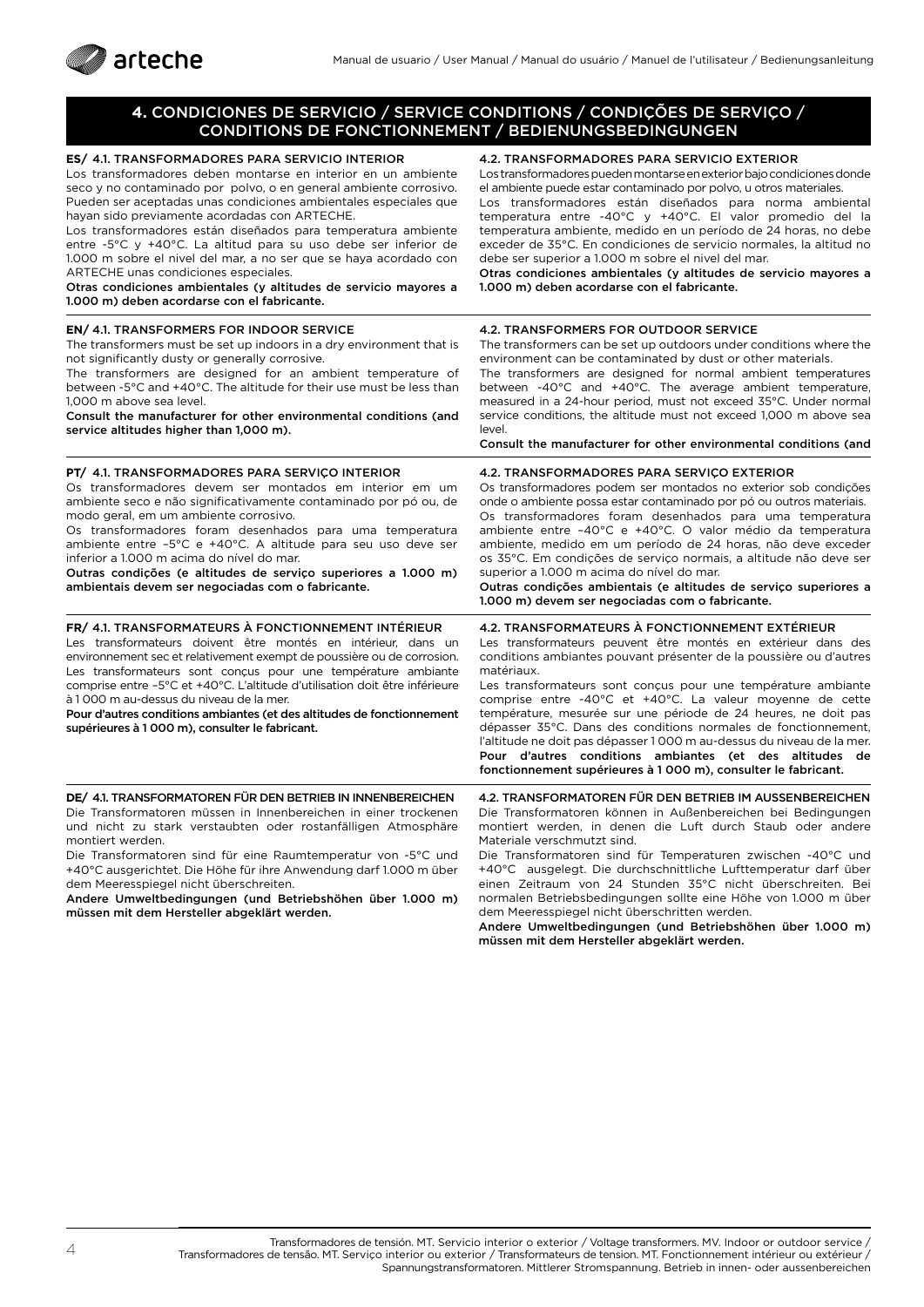

### **5.** PLACAS DE CARACTERÍSTICAS / RATING PLATES / PLACAS DE CARACTERÍSTICAS / PLAQUES SIGNALÉTIQUES / TYPENSCHILDER

**ES/** Las características técnicas de los transformadores están reflejadas en la placa de características. Los valores mencionados no deben sobrepasarse para garantizar el buen funcionamiento del transformador.

**EN/** The transformers' technical characteristics appear on the nameplate. The above mentioned values must not be exceeded in order to guarantee the proper operation of the transformer.

**PT/** As características técnicas dos transformadores estão indicadas na placa de características. Os valores mencionados não devem ser ultrapassados para garantir o bom funcionamento do transformador

**FR/** Les caractéristiques techniques des transformateurs apparaissent sur la plaque signalétique. Afin d'assurer le fonctionnement correct du transformateur, il faut veiller à ne pas dépasser les valeurs mentionnées.

**DE/** Transformatoren müssen in Innenbereichen in einer trockenen und Die technischen Eigenschaften der Transformatoren sind auf den Typenschildern dargestellt. Die genannten Werte dürfen nicht überschritten werden, um eine fehlerfreie Funktionsweise der Transformatoren sicherzustellen.

Descripción de las informaciones contenidas en la placa de características (Figura 3a Interior y 3b Exterior).

Description of the information contained on the nameplate (Figure 3a Indoor and 3b Outdoor).

Descrição das informações contidas na placa de características (ver exemplos de placas Figura 3a Interior e 3b Exterior).

Description des informations contenues sur la plaque signalétique (voir les exemples de plaques, Illustration 3a Intérieur et 3b Extérieur).

Beschreibung der auf den Typenschildern angegebenen Informationen (siehe Beispiel für Typenschilder Bild 3a Innenbereiche und 3b Außenbereiche).

| Texto / Text / Texto / Texte / Text                                                                                                                                                                                                                                   | Descripción / Description / Descrição / Description / Beschreibung                                                                                                                                                                                                                                                                                                                                                    |
|-----------------------------------------------------------------------------------------------------------------------------------------------------------------------------------------------------------------------------------------------------------------------|-----------------------------------------------------------------------------------------------------------------------------------------------------------------------------------------------------------------------------------------------------------------------------------------------------------------------------------------------------------------------------------------------------------------------|
| Tipo / Type / Tipo / Type / Typ                                                                                                                                                                                                                                       | Modelo o nombre del transformador / Transformer model or name / Modelo ou designação do<br>transformador / Modèle ou nom du transformateur / Transformatormodell oder -name                                                                                                                                                                                                                                           |
| $N^{\circ}$ / Nr                                                                                                                                                                                                                                                      | Número de serie (OF + nº consecutivo) / Serial number (manufacturing order + consecutive number) /<br>Número de série (OF + número consecutivo) / Numéro de série (OF + numéro consécutif) /<br>Seriennummer (Herstellungs-Nr. + nachfolgende Nr.)                                                                                                                                                                    |
| Relación / Ratio / Relação /<br>Rapport / Relation                                                                                                                                                                                                                    | Relación de transformación asignada / Assigned winding ratio / Relação de transformação atribuída /<br>Rapport de transformation assigné / Relation der zugewiesenen Wandlung                                                                                                                                                                                                                                         |
| Bp / PT                                                                                                                                                                                                                                                               | Marcaje de los terminales según norma aplicada / Marking of the primary terminals according to the<br>applied standard / Marcação dos terminais de acordo com a norma aplicada / Marquage des bornes<br>selon la norme applicable / Abdeckung der Anschlüsse entsprechend der gültigen Norm                                                                                                                           |
| Usr                                                                                                                                                                                                                                                                   | Tensión secundaria asignada / Assigned secondary voltage / Tensão secundária atribuída /<br>Tension secondaire assignée / Zugewiesene Sekundärspannung                                                                                                                                                                                                                                                                |
| Upr                                                                                                                                                                                                                                                                   | Tensión primaria asignada / Assigned primary voltage / Tensão primária atribuída /<br>Tension primaire assignée / Zugewiesene Primärspannung                                                                                                                                                                                                                                                                          |
| <b>VA</b>                                                                                                                                                                                                                                                             | Carga de precisión / Precision load / Carga de precisão / Charge de précision / Präzisionsladung                                                                                                                                                                                                                                                                                                                      |
| <b>CL</b>                                                                                                                                                                                                                                                             | Clase de precisión / Precision class / Classe de precisão / Degré de précision / Präzisionsklasse                                                                                                                                                                                                                                                                                                                     |
| P. térmica lim. - termal cap /<br>Precision class thermal lim.- thermal cap /<br>Classe de precisão térmica lim. - termal cap /<br>Degré de précision thermique lim. -<br>thermal cap / Klasse der höchstmöglichen<br>thermischen Präzision - Thermische<br>Kapazität | Potencia térmica límite /<br>Thermal power limit /<br>Potência térmica limite /<br>Capacité thermique limite /<br>Höchstmögliche thermische Spannung                                                                                                                                                                                                                                                                  |
| kV                                                                                                                                                                                                                                                                    | Valores de las tensiones soportadas de acuerdo con el nivel de aislamiento asignado /<br>Values of the withstand voltages in accordance with the assigned insulation level /<br>Valores das tensões suportadas de acordo com o nível de isolamento atribuído /<br>Valeurs des tensions supportées conformément au niveau d'isolation assigné /<br>Unterstützte Spannungswerte gemäß dem zugewiesenen Isolationsniveau |
| Fr                                                                                                                                                                                                                                                                    | Frecuencia industrial asignada / Assigned power frequency / Freqüência industrial atribuída /<br>Fréquence industrielle assignée / Zugewiesene Netzfrequenz                                                                                                                                                                                                                                                           |
| FT / RVF                                                                                                                                                                                                                                                              | Factor de sobretensión y su duración / Overvoltage factor and its duration / Factor de sobretensão e<br>sua duração / Facteur de surtension et sa durée / Faktor der Überspannung und ihre Dauer                                                                                                                                                                                                                      |
| Е                                                                                                                                                                                                                                                                     | Clase de aislamiento / Insulation class / Classe de isolamento /<br>Niveau d'isolation / Isolationsklasse                                                                                                                                                                                                                                                                                                             |
| Año / Year / Ano / Année / Jahr                                                                                                                                                                                                                                       | Año de fabricación / Year manufactured / Ano de fabricação / Année de fabrication /<br>Herstellungsjahr                                                                                                                                                                                                                                                                                                               |
| Peso / Weight / Peso / Poids / Gewicht                                                                                                                                                                                                                                | Peso del transformador / Transformer weight / Peso do transformador /<br>Poids du transformateur / Transformatorgewicht (Kg)                                                                                                                                                                                                                                                                                          |
| Línea de fuga / Creepage distance /<br>Linha de fuga / Ligne de fuite / Lecklinie                                                                                                                                                                                     | Línea de fuga en mm/kV / Creepage distance in mm/kV / Linha de fuga em mm/kV /<br>Ligne de fuite en mm/kV / Lecklinie in mm/kV                                                                                                                                                                                                                                                                                        |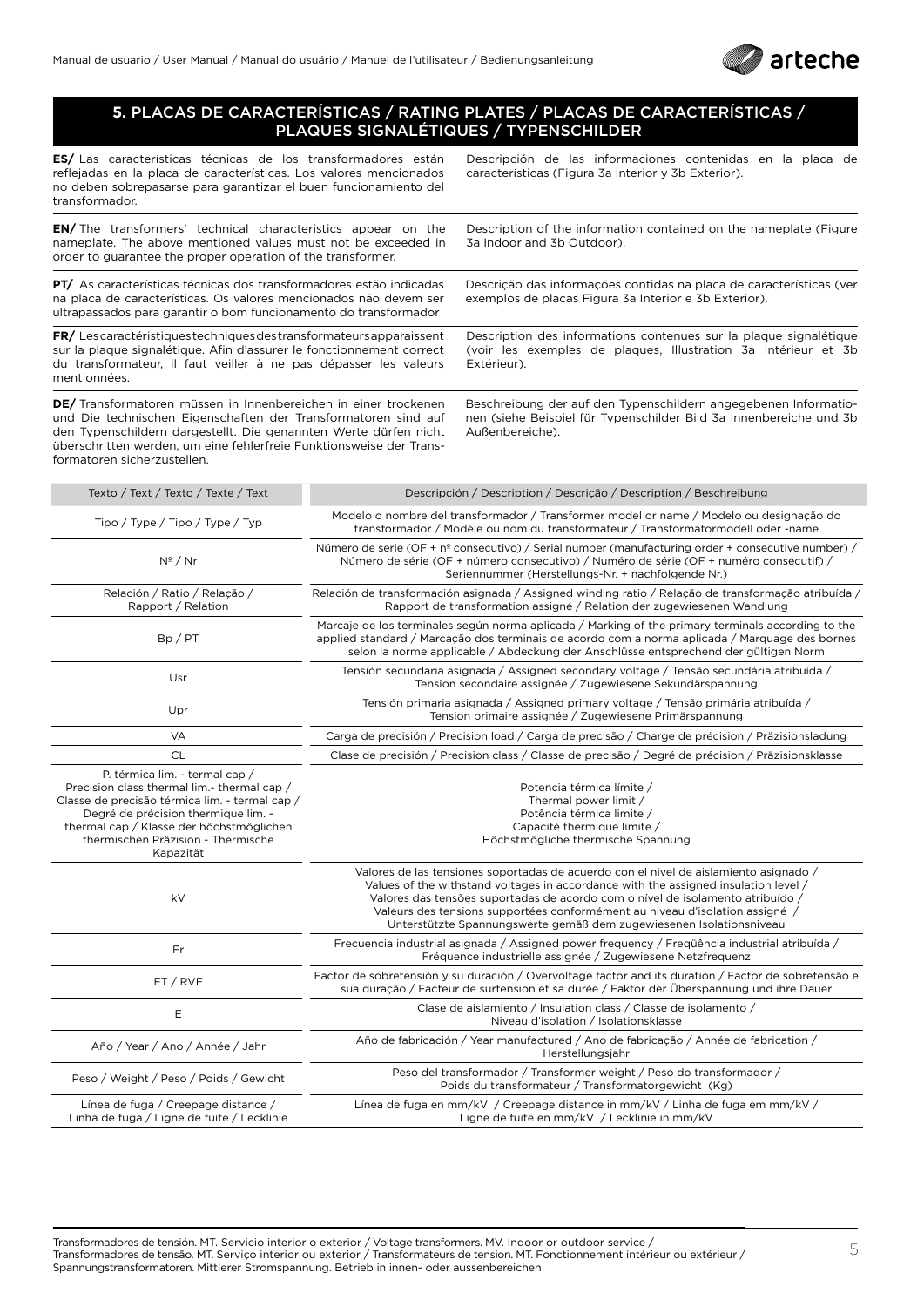

| TRANSFORMADOR DE TENSION/VOLTAGE TRANSFORMER |    |  |     |                                |               |
|----------------------------------------------|----|--|-----|--------------------------------|---------------|
| TIPO/TYPE                                    | N° |  |     | $\blacksquare$ arteche $\odot$ |               |
| BP/PT                                        |    |  |     |                                |               |
| Upn                                          |    |  |     | AÑO/YEAR                       |               |
| Usn                                          |    |  |     | PESO/WEIGHT                    | > a) Exterior |
| BS/ST                                        |    |  |     | kV                             | Outdoor       |
| VA                                           |    |  |     | H <sub>7</sub>                 | Exterior      |
| CI                                           |    |  |     | Ft/RVF                         |               |
| Therm Lim                                    |    |  | VA  |                                | Extérieur     |
| Lin fuga/Creep dist.                         |    |  | lmm |                                | Außen         |



› b) Placa bilingüe Bilingual plate Placa bilíngüe Plaque bilingue Zweisprachiges Schild

› 3: Placas de transformadores de tensión / Voltage transformer plates / Placas de transformadores de tensão / Plaques de transformateurs de tension / Typenschild der Spannungstransformatoren

## **6.** INSTRUCCIONES EN LA INSTALACIÓN / INSTALLATION INSTRUCTIONS / INSTRUÇÕES NA INSTALAÇÃO / INSTRUCTIONS LORS DE L'INSTALLATION / INSTALLATIONSANLEITUNG

#### **ES/** 6.1. SEGURIDAD EN LA INSTALACIÓN

Los Transformadores de Medida son equipos eléctricos. Por ello, el montaje y conexionado de los transformadores deben ser realizados por personal capacitado para ello. Un montaje o conexionado erróneo puede llevar a mal funcionamiento o fallo definitivo del transformador, por ello se recomienda seguir las instrucciones que se mencionan a continuación:

- **a)** El montaje de los transformadores se debe realizar sobre cables que no estén con tensión.
- **b)** El borne de tierra del transformador debe conectarse rígidamente a tierra (figura 5).
- **c)**En los Transformadores de tensión, el o los arrollamientos secundarios del transformador deben conectarse a tierra a través de uno cualquiera de sus bornes. En caso de toma intermedia se pondrá a tierra el borne común (figura 4).
- **d)**Verificar que las conexiones primarias y secundarias están correctamente apretadas, y las superficies en contacto bien limpias.

#### **EN/** 6.1. INSTALLATION SAFETY

The Instrument Transformers are electrical equipment. Thus, the assembly and wiring of the transformers must be carried out by staff qualified to do so. Incorrect assembly or wiring can result in the poor operation or complete failure of the transformer. Thus, it is important to follow the instructions set out below:

- **a)**Mounting of transformers must be done on cables without power.
- **b)**The transformer's earth terminal must be securely earthed (fig. 5). c)With voltage transformers, the transformer's secondary winding(s) must be earthed through one of its terminals. In the case of intermediate taps, the common terminal will be earthed (figure 4).
- d)Check that the primary and secondary connections are correctly tightened and that the contact surfaces are clean.
- e)Check that the external wiring is correct. The correct polarity of the connections must be verified.

#### **PT/** 6.1. SEGURANÇA NA INSTALAÇÃO

Os transformadores de medida são equipamentos elétricos, e sua montagem e conexão devem ser realizadas por pessoal especializado. Uma montagem e conexão mal feitas podem levar ao mau funcionamento ou à avaria definitiva do transformador, pelo que se recomenda o cumprimento das instruções mencionadas a seguir: **a)**A instalação de transformadores deve ser realizada em cabos não energizados.

**b)**O borne de terra do transformador deve ser conectado rigidamente a terra (figura 5).

- c)Nos transformadores de tensão, o ou os enrolamentos secundários do transformador devem ser conectados a terra através de qualquer um de seus bornes. Para o caso de derivação, se deve conectar a terra o borne comum (figura 4).
- d)Verificar se as conexões primárias e secundárias estão corretamente apertadas e as superfícies em contato bem limpas.

**e)**Verificar el correcto cableado exterior. Debe verificarse la correcta polaridad de las conexiones.

**f) Todo secundario que no esté cargado deberá quedar a circuito abierto.** 

Cortocircuitar sus extremos supone la destrucción del aparato y graves daños para el personal e instalaciones circundantes.

Los modelos cuya denominación comienza por "U", son para conexión entre fase y tierra.

El borne de baja tensión del arrollamiento primario va directamente conectado a tierra por el interior. Bajo solicitud se dispondrá de un terminal externo de M8 o M10 que debe conectarse rígidamente a la base del transformador o a tierra.

Los modelos cuya denominación comienza por "V", son para conexión entre fases.

### **ATTENTION!**

**¡ATENCIÓN!** 

**f) All secondaries that are not live should end in an open circuit.**

Short-circuiting its ends implies destroying the transformer and a serious hazard for the personnel and surrounding installations.

The models with names that start with "U" are for connections between phase and earth.

The low voltage terminal of the primary winding is directly earthed through the interior. On request there will be an external M8 or M10 terminal that must be securely connected to the transformer's base or earthed.

The models with names that start with "V" are for connections between phases.

e)Verificar o correto cabeamento exterior. Se deve verificar a correta polaridade das conexões. **ATENÇÃO!** 



**f) Todo o secundário que não esteja carregado deverá ficar em circuito aberto.** 

Curto-circuitar seus extremos implicará a destruição do equipamento e graves danos para o pessoal e instalações circundantes.

Os modelos cuja denominação começa por "U" são para ligação entre fase e terra.

O borne de baixa tensão do enrolamento primário está diretamente conectado a terra pelo interior. A pedido haverá um terminal externo de M8 ou M10 que deve ser conectado rigidamente à base do transformador ou a terra.

Os modelos cuja denominação começa por "V" são para ligação entre fases.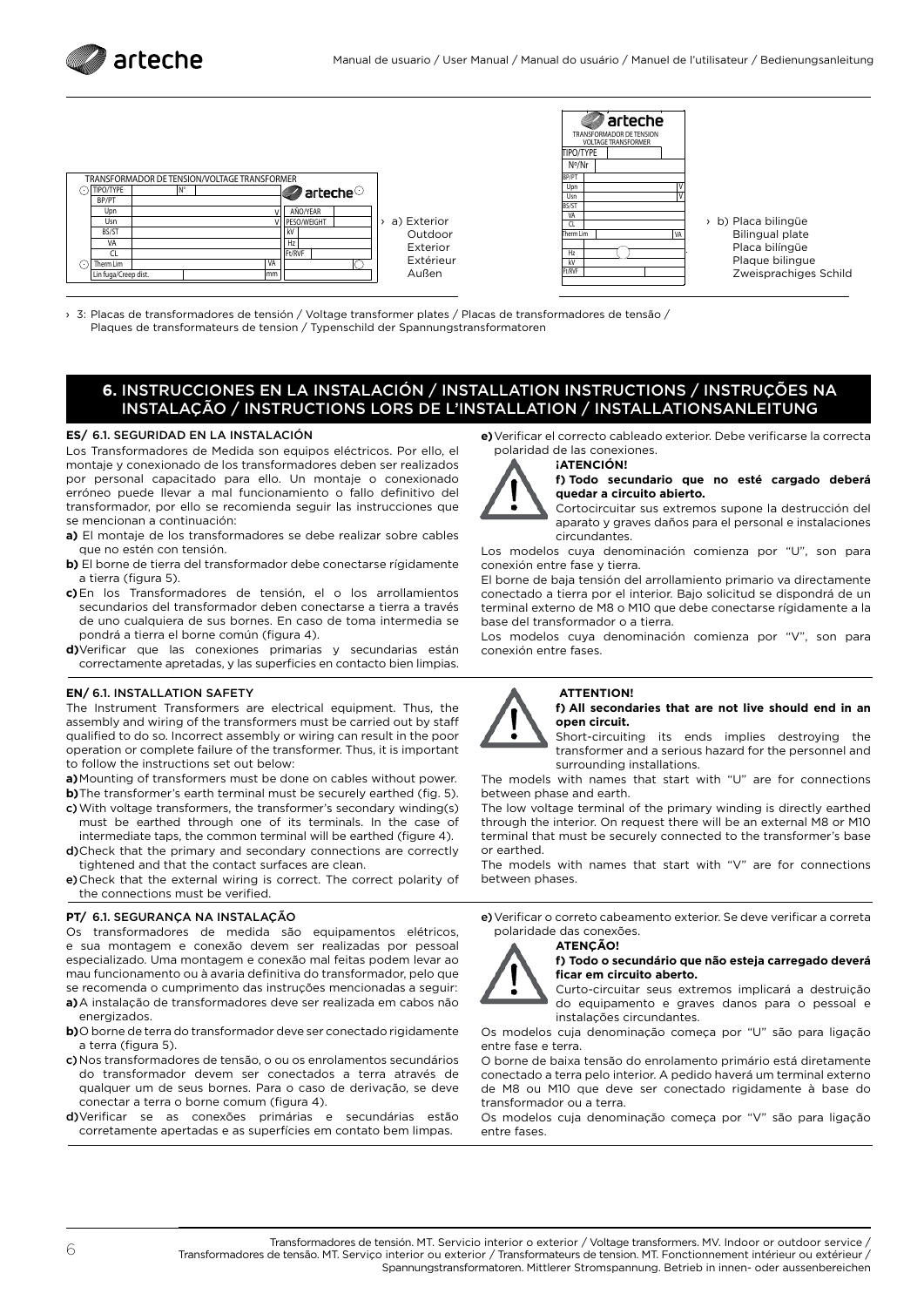

### **FR/** 6.1. SÉCURITÉ LORS DE L'INSTALLATION

Les transformateurs de mesure sont des équipements électriques, leur montage et raccordement doivent être réalisés par du personnel qualifié. Un montage ou raccordement incorrect peut entraîner un dysfonctionnement ou un défaut définitif du transformateur, il est donc conseillé de suivre les instructions fournies ci-dessous :

- **a)**L'installation des transformateurs doit être effectuée sur des câbles n'étant pas sous tension.
- **b)**La borne de mise à la terre du transformateur doit être raccordée fermement à la terre (illustration 5).
- c)Sur les transformateurs de tension, il faut raccorder à la terre le ou les enroulements secondaires via l'une de leurs bornes. Dans le cas de la prise intermédiaire, la borne commune sera raccordée à la terre (illustration 4).
- d)Vérifier que les raccordements primaires et secondaires sont correctement serrés et que les surfaces de contact sont propres.

#### **DE/** 6.1. SICHERHEIT BEI DER INSTALLATION

Transformatoren sind elektrische Geräte, sie dürfen nur von Fachkräften montiert und angeschlossen werden. Ein inkorrekte Montage oder ein inkorrekter Anschluss kann zu fehlerhaftem Funktionieren oder endgültigem Versagen des Transformators führen, deshalb empfiehlt es sich, die nachfolgende Anleitung zu beachten:

- **a)**Die Installation von Transformatoren werden auf Leitungen durchgeführt werden nicht erregt sind.
- **b)**Die Erdungsklemme des Transformators muss fest an die Erdung angeschlossen sein (Bild 5).
- **c)**Bei Stromspannungstransformatoren muss oder müssen der, bzw. die Wicklungen des Transformators an die Erdung über eine der Klemmen angeschlossen sein. Bei einer indirekten Stromversorgung kann es eine gemeinsame Erdung sein (Bild 4).
- **d)** Überprüfen Sie, ob die Primär- und Sekundärverbindungen korrekt angezogen sind und die Kontaktoberflächen gut gereinigt sind.

e)Vérifier que le câblage extérieur est correct. Il faut contrôler la polarité correcte des raccordements.



#### **ATTENTION ! f) Tout enroulement secondaire n'étant pas chargé, devra rester en circuit ouvert.**

Court-circuiter ses extrémités peut causer la destruction de l'appareil et de graves dommages au personnel et aux installations environnantes.

Les modèles dont la dénomination commence par « U » sont destinés au raccordement entre la phase et la terre.

La borne de basse tension de l'enroulement primaire est directement raccordée à la terre par l'intérieur. Sur demandé où une borne externe M8 ou M10, à raccorder fermement au socle du transformateur ou à la terre, sera disponible.

Les modèles dont la dénomination commence par « V » sont destinés au raccordement entre phases.

**e)** Überprüfen Sie, ob die richtigen Kabel für Installationen in Außenbereichen verwendet wurden. Die richtige Polung der Verbindungen muss überprüft werden.

**ACHTUNG!**



#### **f) Alle nicht angeschlossenen Sekundäreinheiten müssen im off enem Stromkreis bleiben.**

Bei Kurzschliessen der Enden kommt es zur Zerstörung des Gerätes und schweren Personen- und Sachschäden in der unmittelbaren Umgebung.

Modelle, deren Bezeichnung mit "U" anfängt, sind für eine Verbindung zwischen Phase und Erde.

Die Niedrigspannungsklemme der Primärwicklung ist innen direkt mit der Erdung verbunden. Auf anfrage es handelt sich um einen externen M8- oder M10-Anschluss, der unbedingt an den Sockel des Transformators oder an die Erdung angeschlossen wird.

Modelle, deren Bezeichnung mit "V" anfängt, sind für die Verbindung zwischen den Phasen.

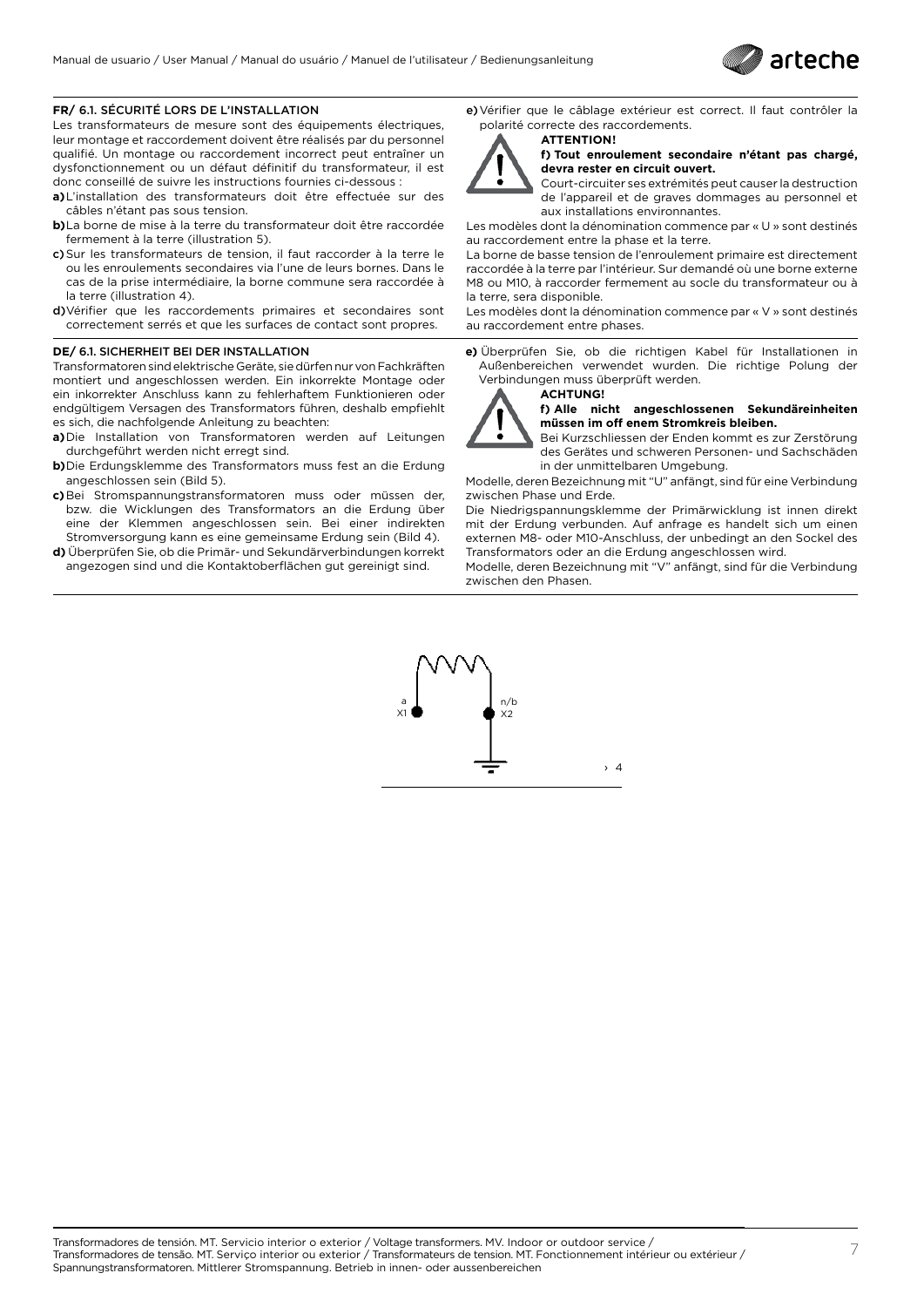

#### **ES/** 6.2. MONTAJE

Los transformadores de interior pueden instalarse en cualquier posición. Los transformadores de exterior han de instalarse en posición vertical, siendo posible su instalación en otras posiciones bajo consulta previa.

Los transformadores se fijan por medio de cuatro tornillos y arandelas de la medida correspondiente (M10, M12) para el diámetro

#### **EN/** 6.2. ASSEMBLY

Indoor transformers can be installed in any position. Outdoor transformers are to be installed vertically, for other positions check with Arteche.

The transformers are secured with four screws and washers in the correct measurement (M10, M12) for the diameter of the holes in the

#### **PT/** 6.2. MONTAGEM

Os transformadores de uso interno podem ser instalados em qualquer posição. Os transformadores de uso externo devem ser instalados na posição vertical, o que torna possível a instalação em outras posições sob consulta.

Os transformadores são fixados por meio de quatro parafusos e anilhas com medidas correspondentes (M10, M12) ao diâmetro

#### **FR/** 6.2. MONTAGE

Les transformateurs de service intérieure peuvent être installés dans n'importe quelle position. Les Transformateurs de service extérieure doivent être installés en position verticale. Des autres positions sont possibles sous demande.

Les transformateurs sont fixés à l'aide de quatre vis et rondelles dont les mesures (M10, M12) correspondent au diamètre des trous percés

#### **DE/** 6.2. MONTAGE

Innenraumanwendung Messwandler kann in beliebiger Position installiert werden. Freiluft-aufstellung Messwandler sind in einer vertikalen Position angebracht werden, die es ermöglichen, in anderen Positionen zur Konsultation installieren.

Die Transformatoren werden nach Maß mit vier Schrauben und Unterlegscheiben in der entsprechenden Größe (M10, M12) für den Durchmesser der Löcher, die auf der Unterseite des Transformators

de los agujeros provisto en la base del transformador. La fijación del transformador debe ser realizado en una superficie plana. La base del transformador cuenta con un terminal M10 para

la conexión a tierra. Para el caso de los transformadores con recubrimiento metalizado debe tomarse las medidas adecuadas para que durante el montaje no se dañe este recubrimiento. Los transformadores se suministran dispuestos para el servicio.

transformer's base. The transformer must be secured on a flat surface. The base of the transformer has an M10 terminal for earthing. For the case of transformers with metal covering, the appropriate measures must be taken so that this covering is not damaged during the assembly.

The transformers are supplied ready for service.

dos orifícios existentes na base do transformador. A fixação do transformador deve ser realizada em uma superfície plana.

A base do transformador dispõe de um terminal M10 para a ligação a terra. No caso dos transformadores com revestimento metálico devem ser tomadas as medidas adequadas para que, durante a montagem, esse revestimento não fique danificado.

Os transformadores são fornecidos prontos para o serviço.

sur le socle du transformateur. La fixation du transformateur doit se faire sur une surface plate.

Le socle du transformateur dispose d'une borne M10 de raccordement à la terre. Dans le cas des transformateurs dotés d'un revêtement métallisé, il faudra prendre les mesures adéquates afin de ne pas endommager ce revêtement lors du montage. Les transformateurs sont fournis prêts à fonctionner.

vorgesehen sind, befestigt. Der Transformator muss auf einer ebenen Oberfläche angebracht werden.

Der Transformatorsockel hat einen M10-Anschluss zur Verbindung mit der Erdung. Bei Transformatoren mit einer Metallabdeckung müssen die jeweiligen Maße genommen werden, damit bei der Montage die Abdeckung nicht beschädigt wird.

Die Transformatoren werden betriebsbereit geliefert.



Orificio de amarre / Clamping hole / Orifício para fixação / Trou de fixation / Verankerungsöffnung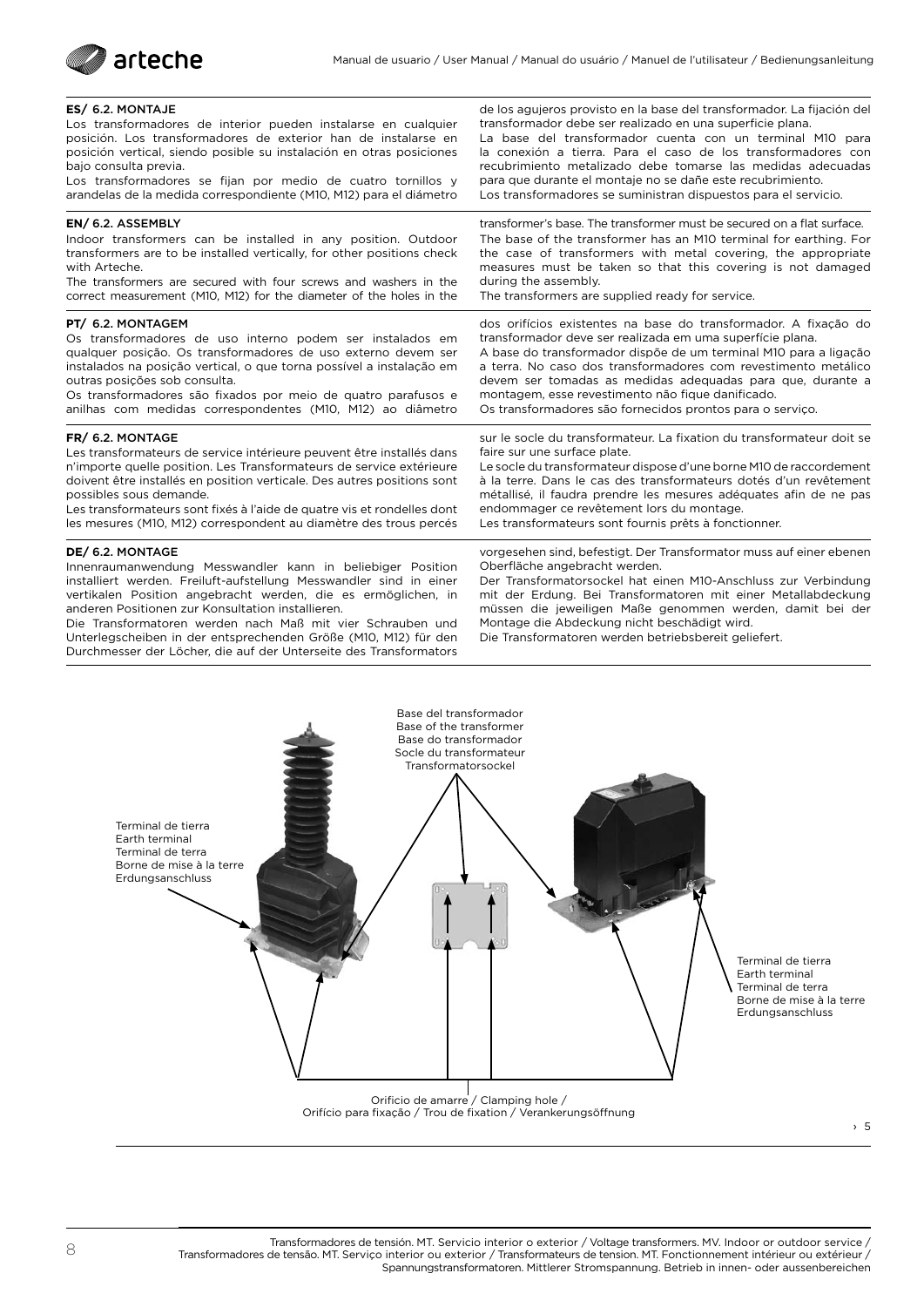

#### **ES/** 6.3. CONEXIONADO

El apriete máximo de la tornillería recomendado se expresa en la tabla 1.

6.3.1. Conexión terminales primarios

Los arrollamientos primarios deben ser conectados de acuerdo con el marcaje y polaridad adecuada. La conexión de los terminales de AT se hace a través de los tornillos o espárragos roscados suministrados.

Los transformadores para exterior con terminales primarios deben llevar grasa en las superficies de contacto para evitar la oxidación.

6.3.2. Conexión terminales secundarios

La conexión de los terminales secundarios se hace a través de insertos roscados con los tornillos y arandelas suministrados. Los arrollamientos secundarios deben ser conectados de acuerdo con el marcaje y polaridad adecuada de acuerdo a lo

#### **EN/** 6.3. CONNECTION

The recommended maximum tightening of the hardware is shown in table 1.

6.3.1. Primary terminal connection

The primary windings must be connected according to the appropriate marking and polarity. The HV terminals are connected with the supplied screws or threaded studs.

For outdoor transformers with primary terminals, grease must be applied to the contact surfaces to prevent rust.

6.3.2. Secondary terminal connection

The secondary terminals are connected by means of inserts threaded with the supplied screws and washers.

The secondary windings must be connected in accordance with the appropriate marking and polarity, according to what

#### **PT/** 6.3. CONEXÃO

O aperto máximo das ferragens recomendado está indicado na tabela 1.

6.3.1. Conexão dos terminais primários

Os enrolamentos primários devem ser conectados de acordo com a marcação e a polaridade adequada. A conexão dos terminais de AT é efetuada através dos parafusos ou pernos roscados fornecidos.

Os transformadores de uso externo com terminais primário devem levar da graxa as superfícies de contato para evitar a ferrugem.

6.3.2. Conexão dos terminais secundários

A conexão dos terminais secundários é efetuada através de inserções roscadas com os parafusos e as anilhas fornecidos. Os enrolamentos secundários devem ser conectados de acordo com a marcação e a polaridade adequada, de acordo

#### **FR/** 6.3. RACCORDEMENTS

Le couple de serrage maximum recommandé de la visserie apparaît dans le tableau 1.

6.3.1. Raccordement des bornes primaires

Les enroulements primaires doivent être raccordés conformément au marquage et à la polarité. Le raccordement des bornes HT se fait à l'aide des vis ou goujons filetés fournis. Les transformateurs pour installation à l'extérieur avec des bornes primaires doivent porter de la graisse dans les surfaces de contact pour éviter l'oxydation.

6.3.2. Raccordement des bornes secondaires

Le raccordement des bornes secondaires se fait à l'aide d'inserts filetés avec les vis et les rondelles fournies.

Les enroulements secondaires doivent être raccordés conformément au marquage et à la polarité indiqués sur la plaque

#### **DE/** 6.3. VERBINDUNG

Der maximale empfohlene Anzug der Schraube ist in tabelle 1 dargestellt. 6.3.1. Verbindung der primäranschlüsse

Die Primärwicklungen müssen unter Berücksichtizung der entsprechenden Kemzeichnungen und Polarität anzeschlossen werden. Die Verbindung der HS-Anschlüsse erfolgt mit Hilfe der gelieferten Schrauben oder Stiftschrauben mit Gewinde.

Für Freiluft-aufstellung Messwandler mit primären Anschlüsse müssen Fett auf die Kontaktflächen aufgebracht werden, um Rost zu verhindern.

#### 6.3.2. Verbindung der Sekundäranschlüssen

Die Verbindung der Sekundäranschlüsse erfolgt durch Einsätze mit Gewinden mit den gelieferten Schrauben und Unterlegscheiben. Die Sekundärwicklungen müssen entsprechend der Marke angeschlossen werden und die richtige Polarität gemäß

indicado en la placa de características y/o placa de señalización secundaria. El marcaje secundario se realiza en sobre relieve sobre el cuerpo de resina.

Para el caso de doble tensión primaria la tensión mayor se toma de los terminales a2-b (norma IEC) o X2-X3 (norma IEEE) y la tensión menor se toma de los terminales a1- b (norma IEC) o X1-X3 (norma IEEE). En este caso el terminal b o X3 es el común y debe ser conectado a tierra. Otros casos son posibles, se pueden tomar la Tabla 3 como casos de referencia.

Para los terminales secundarios, el transformador es suministrado normalmente con una cubierta de aluminio (o con una cubierta de plástico) con rosca en los laterales para PG-21.

El grado de protección estándar de la cubierta según la norma IEC 60529 es IP44 IK10, otros grados de protección son posibles previo acuerdo con el fabricante.

is indicated on the nameplate and/or secondary sign plate. The secondary marking is made in raised writing on the resin body. For the case of double primary voltage, the greater voltage is taken from terminals a2-b (IEC Standard) or X2-X3 (IEEE Standard) and the lower voltage is taken from the terminals a1- b (IEC Standard) or X1-X3 (IEEE Standard). In this case, terminal b or X3 is the common terminal and must be earthed. Other cases are possible. Those in Table 3 can be taken as a reference.

For secondary terminals, the transformer is normally supplied with an aluminum covering (or plastic covering) with thread on the sides for PG-21.

The standard protection grade of the covering, according to the IEC 60529 Standard is IP44 IK10. Other protection grades are possible upon agreement with the manufacturer.

com o indicado na placa de características e/ou na placa de sinalização secundária. A marcação do secundário se realiza em relevo sobre o corpo de resina.

No caso de dupla tensão primária, a tensão maior é tomada dos terminais a2-b (norma IEC) ou X2-X3 (norma IEEE) e a tensão menor é tomada dos terminais a1- b (norma IEC) ou X1- X3 (norma IEEE). Neste caso, o terminal b ou X3 é o comum e deve ser ligado a terra. São possíveis outros casos, tomando a tabela 3 como referência.

Para os terminais secundários, o transformador é fornecido normalmente com uma coberta de alumínio (ou com uma coberta de plástico) com rosca nas laterais para PG-21.

O grau de proteção padrão da coberta de acordo com a norma IEC 60529 é de IP44 IK10; são possíveis outros graus de proteção de acordo com o fabricante.

signalétique et/ou sur la plaque d'informations secondaire. Le marquage secondaire est réalisé en relief sur le corps en résine.

En cas de double tension primaire, la tension la plus grande est mesurée à partir des bornes a2-b (norme CEI) ou X2-X3 (norme IEEE) et la tension la plus faible à partir des bornes a1- b (norme CEI) ou X1-X3 (norme IEEE). Dans ce cas, la borne b ou X3 est celle commune et doit être raccordée à la terre. D'autres cas sont possibles, consulter le tableau 3 en guise de référence.

Pour les bornes secondaires, le transformateur est généralement fourni avec un couvercle en aluminium (ou en plastique) fileté sur les côtés pour le modèle PG-21.

Le degré de protection standard du couvercle selon la norme CEI 60529 est IP44 IK10, mais d'autres degrés de protection sont possibles avec l'accord préalable du fabricant.

den Anweisungen auf dem Typenschild und/oder der Sekundärbeschilderung. Die Sekundärmarkierung wird auf dem Relief auf dem Gummikörper vorgenommen.

Im Fall einer doppelten Primärspannung wird die höhere Spannung der Anschlüsse a2-b (Standard IEC) oder X2-X3 (Standard IEEE) genommen und die niedrigere Spannung wird an den Anschüssen a1-b (Standard IEC) oder X1-X3 (Standard IEEE) genommen. In diesem Fall ist der Anschluss b oder X3 normal und muss geerdet werden. Andere Fälle sind möglich, Tabelle 3 dient als Referenz.

Für Sekundäranschlüsse wird der Transformator normalerweise mit einer Abdeckung aus Aluminium geliefert (oder mit einer Abdeckung aus Kunststoff) mit einem Gewinde auf den Seiten für PG-21. Der Standardschutzgrad der Abdeckung gemäß dem Standard IEC 60529 ist IP44 IK10, andere Schutzgrade sind möglich nach vorheriger Absprache mit dem Hersteller.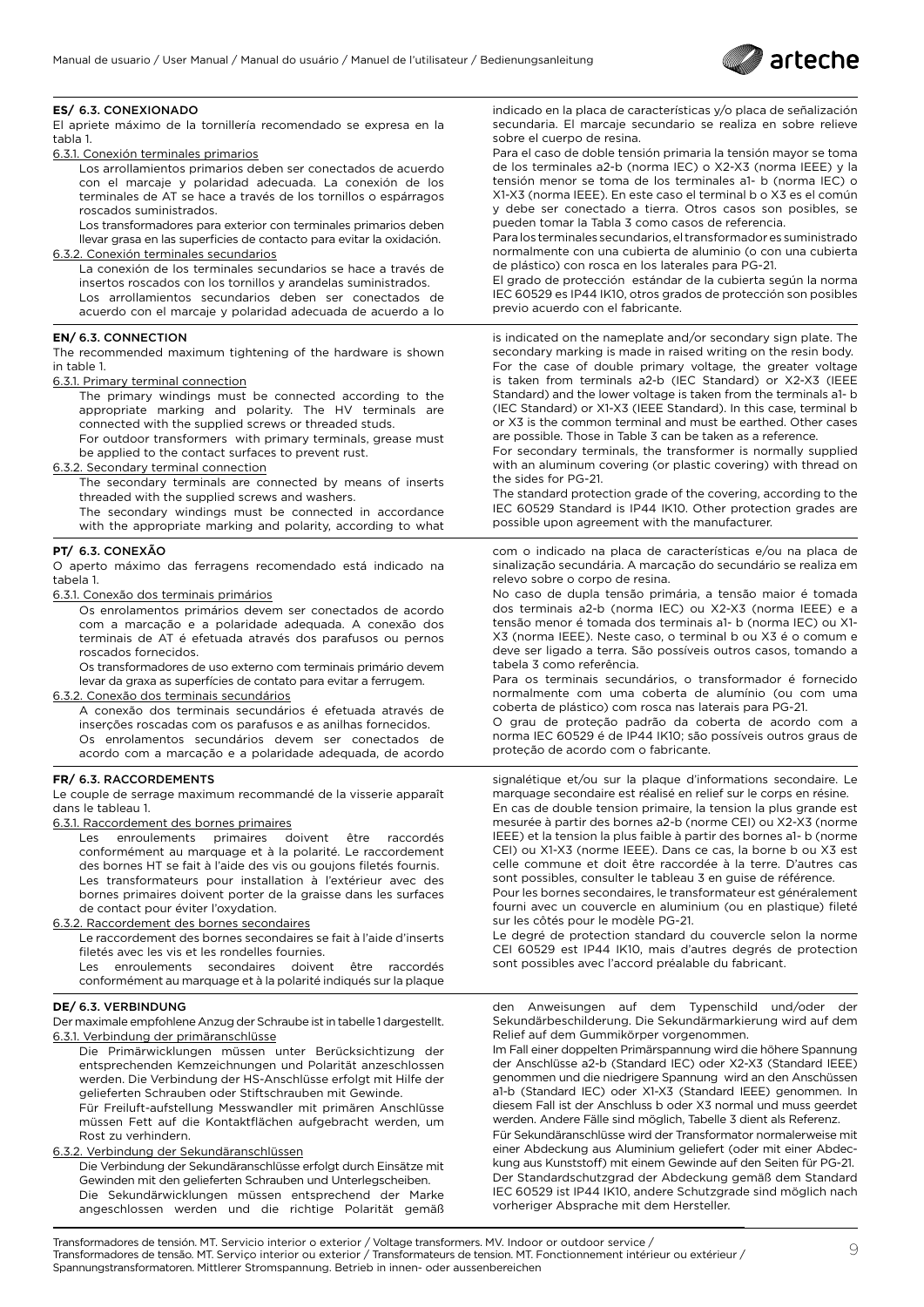

### **T 1**

Medida tornillería / Hardware measurement / Medida ferragens / Mesure de la Visserie /

Apriete máximo recomendado / Recommended maximum tightening / Aperto máximo recomendado / Couple de serrage maximum recommandé /

| Schraubenmaß | Maximaler empfohlener Anzug |
|--------------|-----------------------------|
| M5 - 1/4"    | 2.5 Nm                      |
| M6 - 1/4"    | 3 Nm                        |
| M10 - 1/2"   | 16 Nm                       |
| M12 - 1/2"   | 26 Nm                       |

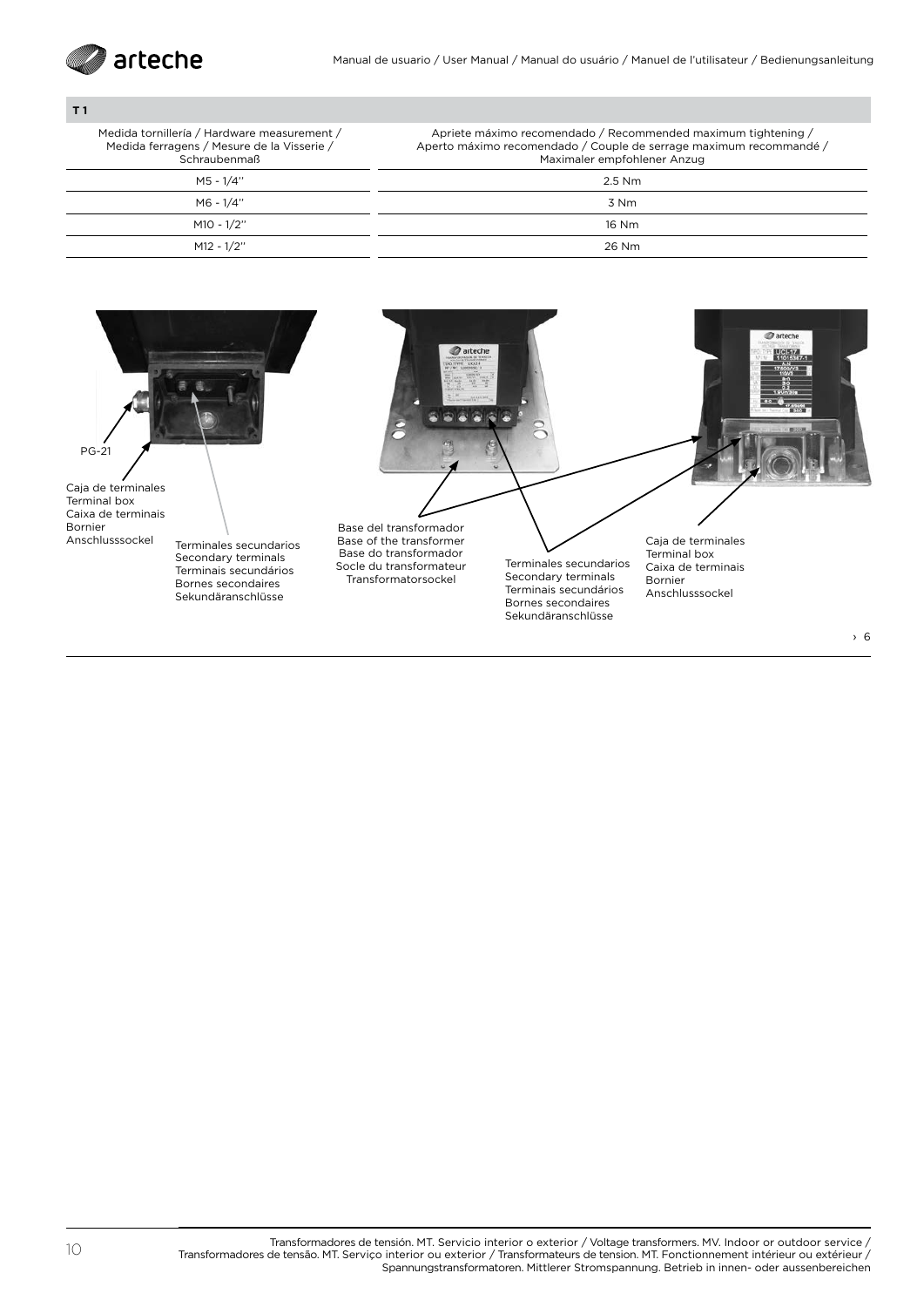



X1 X2

Xn

X1 X2

Y1 Y2

Yn

Y1 Y2

X1 X2

X1 X2

Y2